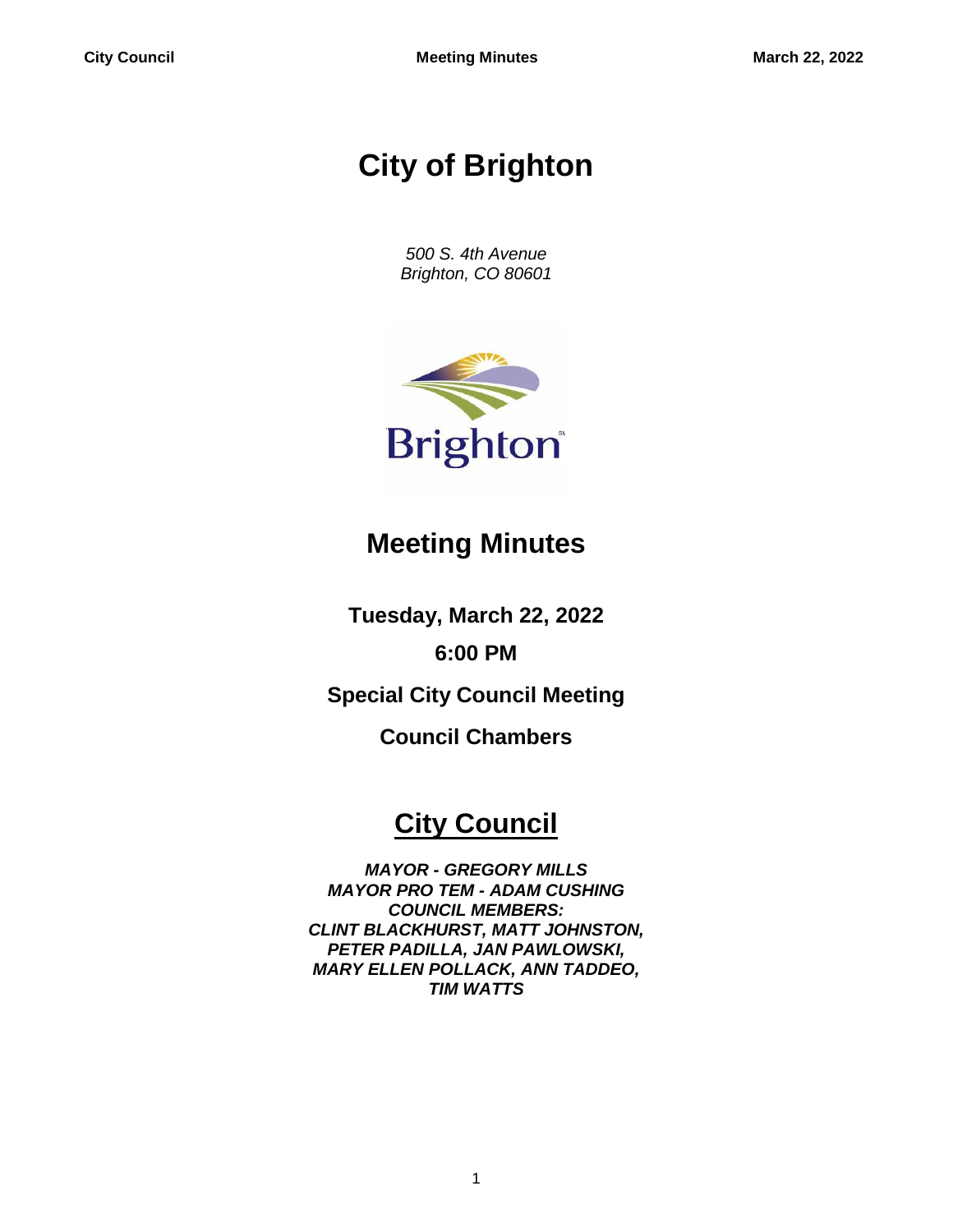## **1. CALL TO ORDER**

*Mayor Mills called the meeting to order at 6:00 p.m.*

#### **A. Pledge of Allegiance to the American Flag**

*Councilmember Pawlowski led the recitation of the Pledge of Allegiance to the American Flag.*

#### **B. Roll Call**

**Present:** 9 - Mayor Mills, Mayor Pro Tem Cushing, Councilmember Blackhurst, Councilmember Johnston, Councilmember Padilla, Councilmember Pawlowski, Councilmember Pollack, Councilmember Taddeo, and Councilmember Watts

## **2. APPROVAL OF REGULAR AGENDA**

**Motion by Councilmember Watts, seconded by Councilmember Pawlowski, to approve the Regular Agenda as presented. Motion passed by the following vote:**

**Aye:** 9 - Mayor Mills, Mayor Pro Tem Cushing, Councilmember Blackhurst, Councilmember Johnston, Councilmember Padilla, Councilmember Pawlowski, Councilmember Pollack, Councilmember Taddeo, and Councilmember Watts

## **3. CONSENT AGENDA**

**A. A RESOLUTION OF THE CITY COUNCIL OF THE CITY OF BRIGHTON, COLORADO, AUTHORIZING THE SUBMITTAL OF A PASSIVE GRANT APPLICATION TO ADAMS COUNTY FOR THE HSV TARGET PROPERTY #1 – ADDITIONAL FUNDING; AND AUTHORIZING THE CITY MANAGER TO EXECUTE THE GRANT APPLICATION**

**Resolution No. 2022-26**

**B. A RESOLUTION OF THE CITY COUNCIL OF THE CITY OF BRIGHTON, COLORADO, APPOINTING JENNIFER COUNCIL AS A MEMBER OF THE DISTRICT PLAN COMMISSION WITH A TERM TO JANUARY 2025**

**Resolution No. 2022-27**

**C. A RESOLUTION OF THE CITY COUNCIL OF THE CITY OF BRIGHTON, COLORADO, APPOINTING MARK HUMBERT AS A MEMBER OF THE DISTRICT PLAN COMMISSION WITH A TERM TO JANUARY 2025**

#### **Resolution No. 2022-28**

**Motion by Councilmember Padilla, seconded by Councilmember Blackhurst, to approve the Consent Agenda as presented. Motion passed by the following vote:**

**Aye:** 9 - Mayor Mills, Mayor Pro Tem Cushing, Councilmember Blackhurst, Councilmember Johnston, Councilmember Padilla, Councilmember Pawlowski, Councilmember Pollack, Councilmember Taddeo, and Councilmember Watts

#### **4. CEREMONIES**

#### **A. Swearing In of New Board and Commission Members**

*City Clerk Natalie Hoel swore in the new Board and Commission members.*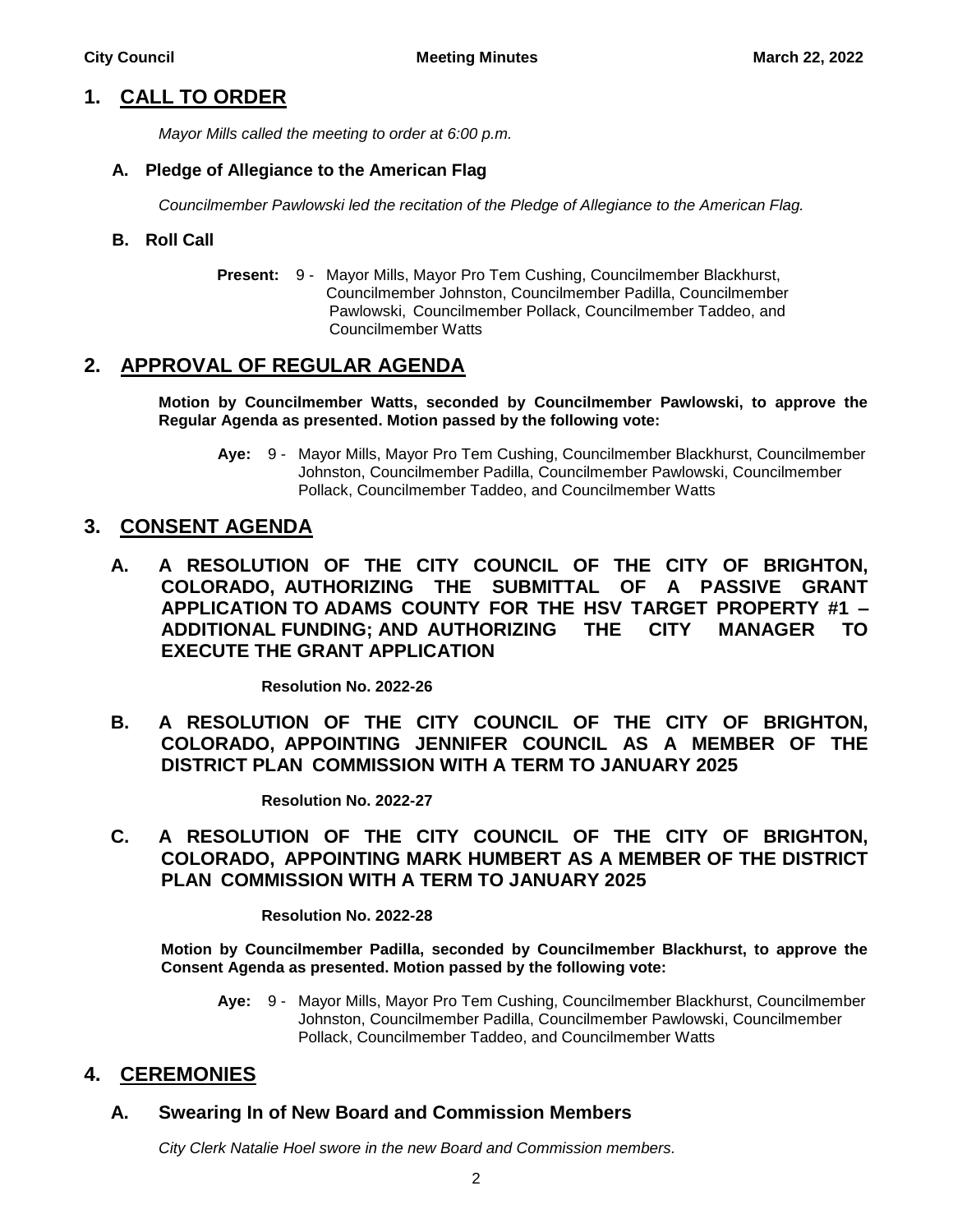#### **B. Neurodiverse Community Week Proclamation**

*Mayor Mills read the Proclamation into the record.*

**Motion by Councilmember Pawlowski, seconded by Mayor Pro Tem Cushing, to approve the Proclamation. Motion passed by the following vote:**

- **Aye:** 9 Mayor Mills, Mayor Pro Tem Cushing, Councilmember Blackhurst, Councilmember Johnston, Councilmember Padilla, Councilmember Pawlowski, Councilmember Pollack, Councilmember Taddeo, and Councilmember Watts
- **5. PUBLIC INVITED TO BE HEARD ON MATTERS NOT ON THE AGENDA (Speakers limited to five minutes)**
- **6. PUBLIC HEARINGS**

## **7. ORDINANCES FOR INITIAL CONSIDERATION**

- **8. ORDINANCES FOR FINAL CONSIDERATION**
	- **A. AN ORDINANCE OF THE CITY COUNCIL OF THE CITY OF BRIGHTON, COLORADO, ACTING BY AND THROUGH ITS WATER ACTIVITY ENTERPRISE, AMENDING TITLE 13 OF THE BRIGHTON MUNICIPAL CODE PERTAINING TO WATER AND WASTEWATER FEES AND CHARGES ASSESSED BY THE CITY OF BRIGHTON; SETTING FORTH EFFECTIVE DATES FOR SAID RATES, FEES AND CHARGES; AND OTHER DETAILS RELATED THERETO**

*Mayor Mills read the title of the Ordinance into the record.*

**Motion by Councilmember Blackhurst, seconded by Councilmember Johnston, to approve Ordinance 2381. Motion passed by the following vote:**

**Aye:** 9 - Mayor Mills, Mayor Pro Tem Cushing, Councilmember Blackhurst, Councilmember Johnston, Councilmember Padilla, Councilmember Pawlowski, Councilmember Pollack, Councilmember Taddeo, and Councilmember Watts

## **9. RESOLUTIONS**

**A. A RESOLUTION OF THE CITY COUNCIL OF THE CITY OF BRIGHTON, COLORADO, APPROVING AN AGREEMENT BETWEEN THE CITY OF BRIGHTON AND THE FULTON IRRIGATION DITCH COMPANY AND AUTHORIZING THE CITY MANAGER TO EXECUTE SAID AGREEMENT ON BEHALF OF THE CITY AND TO UNDERTAKE SUCH TASKS AS MAY BE REQUIRED TO IMPLEMENT THE PROVISIONS OF THE AGREEMENT ON BEHALF OF THE CITY**

*Mayor Mills read the title of the Resolution into the record.*

*City Manager Michael Martinez introduced Executive Director of BURA Aaron Herrera.*

*Executive Director of BURA Aaron Herrera explained that this crossing agreement with the Fulton Irrigation Ditch Company is to reconstruct the pedestrian bridge over the ditch at the Depot Building.*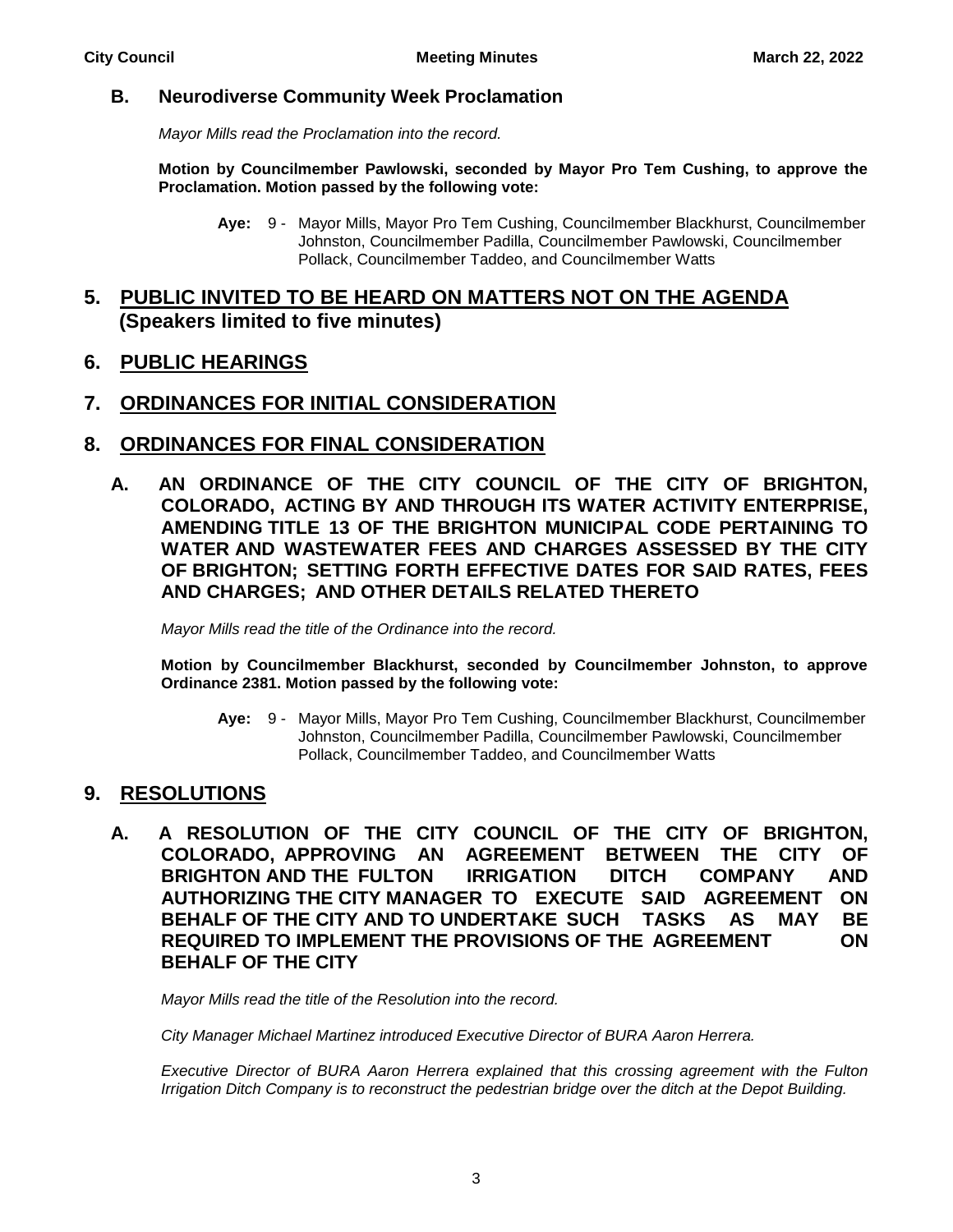*Executive Director Herrera and City Attorney Alicia Calderón answered questions from Council regarding:*

- *The reason this particular crossing agreement has come before Council for consideration.*
- *The date for the completion of the bridge.*
- *The entrance to the building at this time.*
- *The need for every crossing agreement to be approved by City Council.*

#### **Motion by Councilmember Pawlowski, seconded by Councilmember Blackhurst, to approve Resolution 2022-29. Motion passed by the following vote:**

**Aye:** 9 - Mayor Mills, Mayor Pro Tem Cushing, Councilmember Blackhurst, Councilmember Johnston, Councilmember Padilla, Councilmember Pawlowski, Councilmember Pollack, Councilmember Taddeo, and Councilmember Watts

## **10. UTILITIES BUSINESS ITEMS**

## **11. GENERAL BUSINESS**

## **12. REPORTS**

#### **A. By the Mayor**

*Mayor Mills attended the Chamber luncheon. The Strategic Planning Session is Thursday and the State of the City is next Tuesday at the Armory.*

#### **B. By Department Heads**

**C. By the City Attorney**

#### **D. By the City Manager**

*City Manager Michael Martinez attended the NLC Conference.*

#### **13. REPORTS BY COUNCIL ON BOARDS & COMMISSIONS**

*Councilmember Padilla attended the NLC Conference.*

*Councilmember Pawlowski attended the Chamber luncheon.*

*Mayor Pro Tem Cushing attended the Link meeting, the Legacy Foundation meeting and the NLC Conference.*

*Councilmember Pollack attended the ribbon cutting for the Stars Early Learning Preschool.*

*Councilmember Watts attended the NLC Conference. The Eye for Art reception is on April 1st and March 29th is National Vietnam War Veterans Day.*

*Councilmember Taddeo attended the Chamber luncheon, the Legacy Foundation meeting, the Cultural Arts Commission meeting and the Youth Commission meeting.*

#### **14. EXECUTIVE SESSION**

#### **15. ADJOURNMENT**

*Mayor Mills adjourned the meeting at 6:32 p.m.*